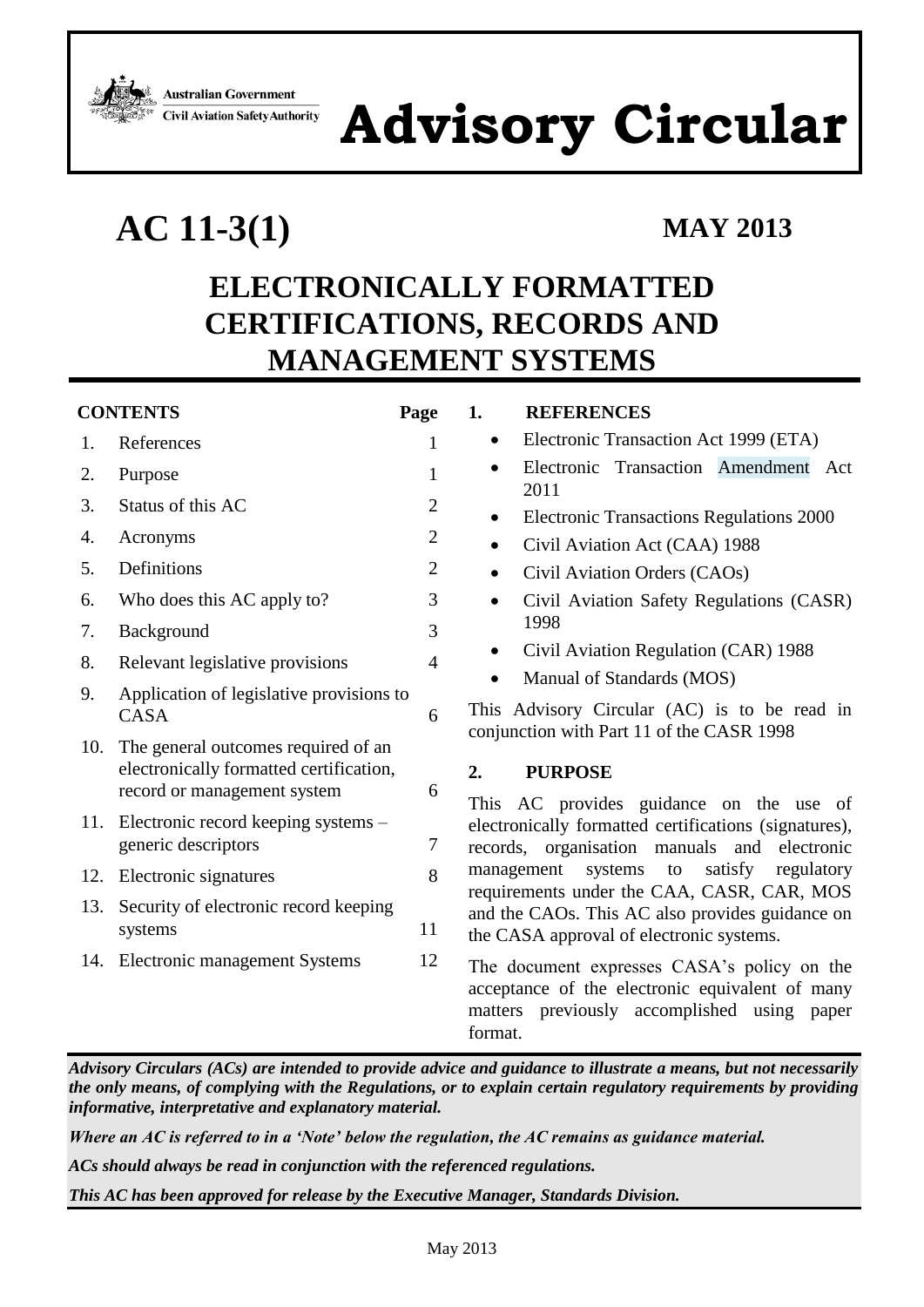<span id="page-1-0"></span>**3.1** This is the second version of this Advisory Circular (AC). This AC has been adjusted to accord with the *Electronic Transactions Amendment Act 2011* (Cth) which amended section 10 of the ETA. Amendments to the AC have been marked with shading.

**3.2** As a result of the 2011 amendment, an electronic signature must be capable of indicating the signatory's 'intention' in respect of the information contained in the electronic communication, rather than the signatory's 'approval' of the information contained in the electronic communication.

**3.3** Prior to the 2011 amendment, the requirement of section 10(1)(b) of the ETA was that "having regard to all the relevant circumstances at the time the method was used, the method was as reliable as was appropriate for the purposes for which the information was communicated."

**3.4** The amending Act repeals paragraph 10(1)(b) of the ETA and substitutes a new paragraph to this 'reliability test' for determining whether the method used was as 'reliable as was appropriate' by adding reference to 'in light of all of the circumstances including any relevant agreement'.

**3.5** The amendment also validates a signature method regardless of its reliability in principle, in circumstances where the method used is proven in fact to have identified the signatory, and indicated the signatory's intention in respect of the information contained in the electronic communication, by itself or together with further evidence.

#### <span id="page-1-1"></span>**4. ACRONYMS**

| AC            | <b>Advisory Circular</b> |  |
|---------------|--------------------------|--|
| $\sim$ $\sim$ |                          |  |

- **AOC** Air Operator's Certificate
- **AMO** Approved Maintenance Organisation
- **ARN** Aviation Reference Number
- **CASR** Civil Aviation Safety Regulations 1998
- **CAR** Civil Aviation Regulations 1988
- **CRS** Certificate of Release to Service
- **ETA** Electronic Transactions Act 1999
- **LAME** Licensed Aircraft Maintenance Engineer
- **MEL** A minimum equipment list, as defined in subsection 9A.2 of CAO 20.18
- **MOS** Manual of Standards
- <span id="page-1-2"></span>**NAA** National Aviation Authority

#### **5. DEFINITIONS**

For the purposes of this AC, the following definitions apply:

*Authentication***:** the means by which a system validates the identity of an authorised user. This may include a password, a personal identification number (PIN), a cryptographic key, a badge, or a stamp. Authenticate means to validate or establish to be genuine such that the matter being authenticated will have legal force or be legally binding.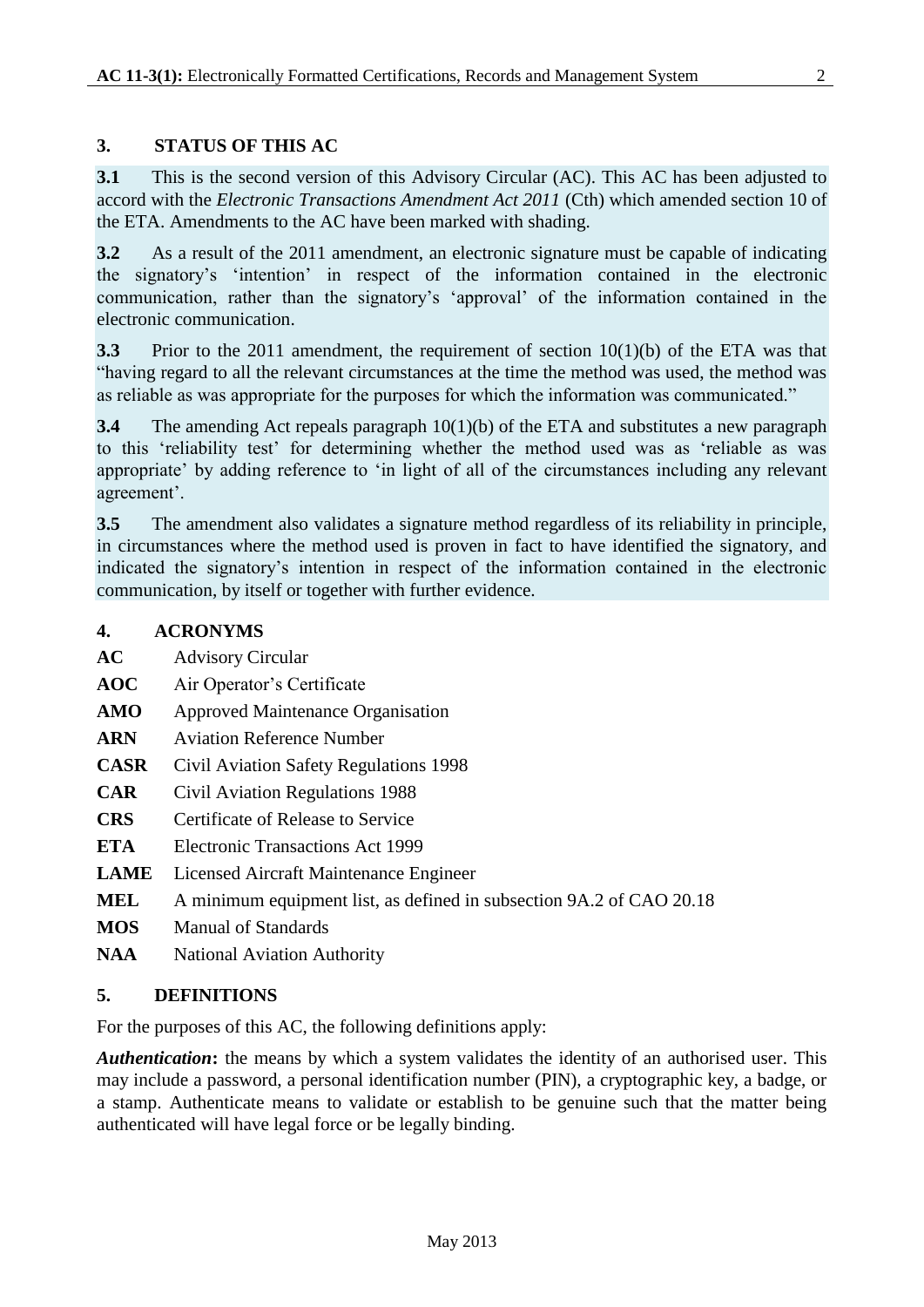*Electronic Signature***:** is any signature made using an electronic communication. Where an electronic signature is used to satisfy a requirement under Commonwealth law, a method should be used that identifies the person and indicates the person's intention in respect of the information communicated. Also, the method used needs to be as reliable as appropriate for the purpose for which the electronic communication was generated or communicated, in the light of all the circumstances, including any relevant agreement; or proven in fact to have identified the signatory, and indicated the signatory's intention in respect of the information contained in the electronic communication, by itself or together with further evidence.

The method used needs to comply with the relevant Government agency's requirements for applying that method. An electronic signature can combine cryptographic functions of digital signatures with the image of a person's handwritten signature or some other form of visible mark that would be considered acceptable in the circumstances.

*Signature***:** is any method used to identify a person and to indicate the signatory's intention in respect of the information contained in the communication (e.g., the execution of a particular document may need to be witnessed, and in these circumstances, the witness' signature merely identifies the signatory as a witness to the execution of the document), or the signatory's approval of the information communicated (e.g. to attest to the completion of, or a person's involvement in, an act, or to certify a record entry). Signatures can be handwritten or electronic.

### <span id="page-2-0"></span>**6. WHO DOES THIS AC APPLY TO?**

**6.1** This AC has general application to anyone seeking to meet the regulatory requirements set under the CAA, CASR, CAR, MOS and the CAOs; especially those involved in designing, certifying, operating or maintaining aircraft.

**6.2** The information and concepts described within this AC are intended to address both a web based (online) and stand-alone system.

### <span id="page-2-1"></span>**7. BACKGROUND**

**7.1** As the complexity of aircraft design, certification, operations and maintenance processes increased, the number of records and documents generated and required to be retained by aircraft registered operators, manufacturers and approved maintenance organisations expanded significantly. The development of electronic information storage and retrieval systems has significantly enhanced the ability of the aviation industry not only to meet regulatory recordretention requirements; but also to manufacture, operate, and maintain today's highly complex aircraft and aircraft systems in a demanding operational environment.

**7.2** There is now a far greater community acceptance and promotion of the advantages of electronic versions of certifications, logbooks [chronological compliance records] and use of electronic programs/controls (e.g. electronic tablets) containing navigation charts and weight and balance calculators. The use of electronic signatures enhances the ability to identify a signatory and helps to eliminate the traceability difficulties associated with illegible handwritten entries and the deterioration of paper documentation.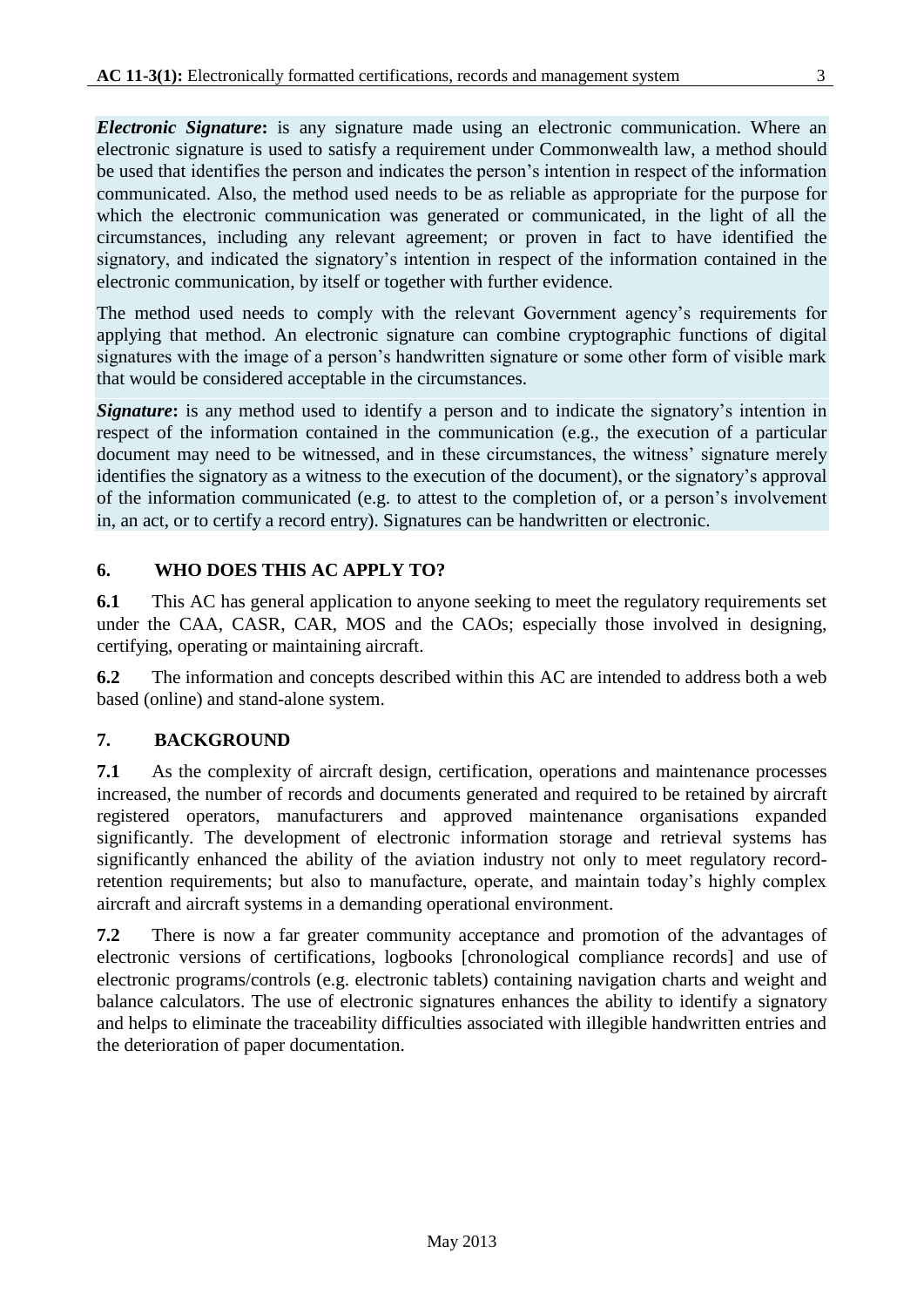#### <span id="page-3-0"></span>**8. RELEVANT LEGISLATIVE PROVISIONS**

**8.1** The key legislative provisions relating to electronically formatted certifications, records and management systems are contained in the ETA 1999 and Part 11 of the CASR 1998.

#### *Electronic Transactions Act*

**8.2** The ETA provides that a Commonwealth law requiring or permitting written information, a signature, or the retention of information, can be satisfied electronically (unless specifically excluded by another Commonwealth law). It allows people to communicate electronically with Government agencies and to use electronic communications/record systems to satisfy their legal obligations.

**8.3** Section 8 of the ETA 1999 establishes a general rule that for the purpose of a law of the Commonwealth a transaction is not invalid because it takes place wholly or partly by means of one or more electronic communications. The ETA provides that the following requirements under a law of the Commonwealth can be met in electronic form:

- a requirement to give information in writing (section 9 of the ETA 1999);
- a requirement to provide a signature (section 10 of the ETA 1999);
- a requirement to produce a document (section 11 of the ETA 1999); and
- a requirement to record and retain information (section 12 of the ETA 1999).

**8.4** These provisions are subject to certain criteria being met. In relation to electronic communications that are required or permitted to be given to Government agencies, the following criteria apply:

- *Readily accessible condition* It must be reasonable to expect that, at the time information in the communication is given, recorded or generated, the information would be readily accessible so as to be useable for subsequent reference.
- *Integrity* The information contained in the communication must retain its integrity. This means the information must remain complete and unaltered (apart from the addition of an endorsement, or any immaterial change arising in the normal course of communication, storage or display). This may include, for example, information added to the communication that is necessary to identify the message for storage purposes.
- *Specified information technology requirements –* Where an agency specifies particular information technology requirements for accepting the communication (e.g. that it must be provided in a particular format) those requirements must be met.
- *Specified verification procedure* Where an agency specifies a procedure for verifying the receipt of the communication, the person providing the communication must comply with and complete that procedure.

**8.5** In relation to a requirement to provide a signature under a Commonwealth law, section 10 of the ETA 1999 specifies that the following elements that must be satisfied if an electronic signature method is used:

 the method identifies the person and indicates the person's intention in respect of the information communicated; and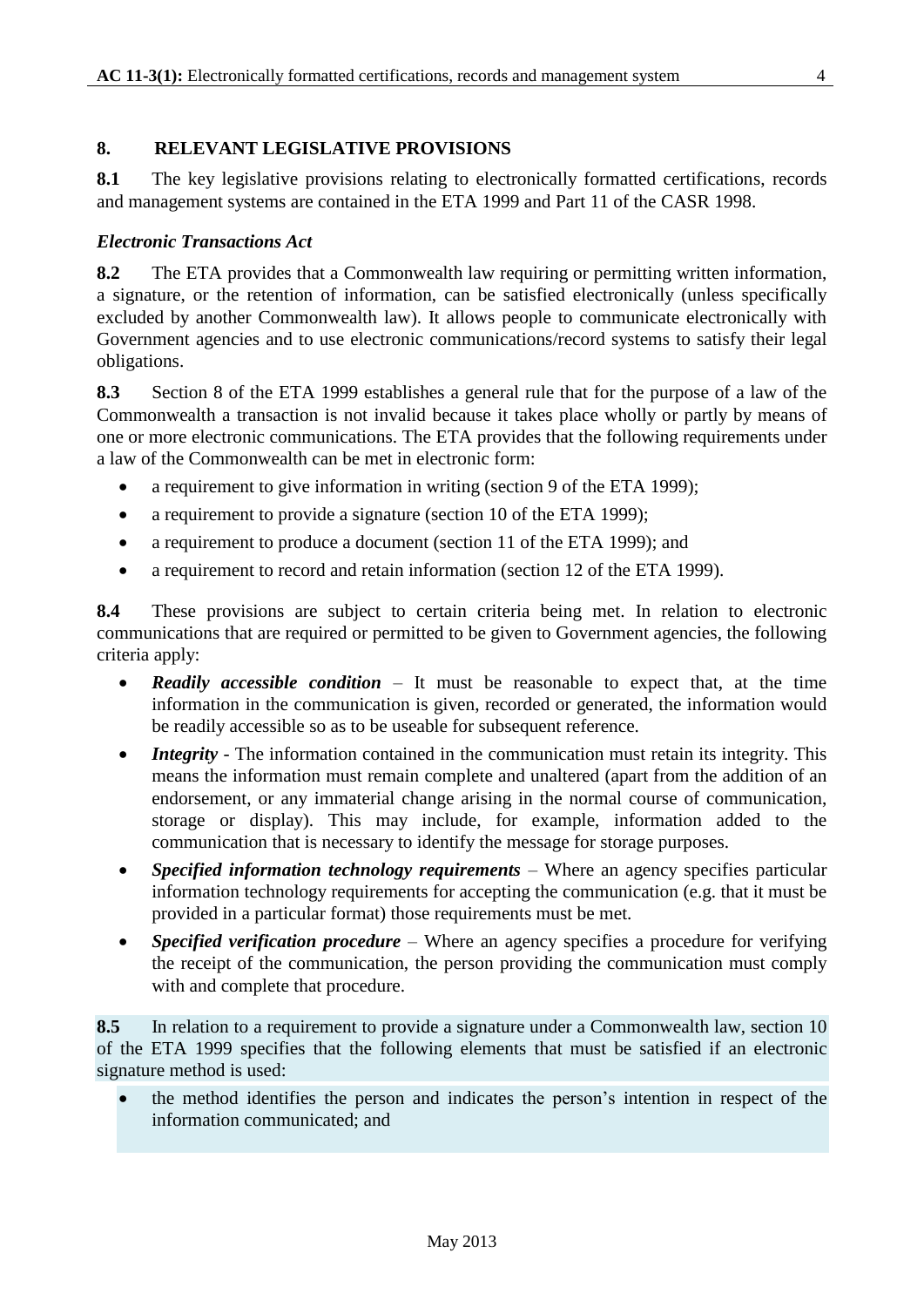- the method used was either:
	- as reliable as appropriate for the purpose for which the electronic communication was generated or communicated, in the light of all the circumstances, including any relevant agreement; or
	- º proven in fact to have fulfilled the functions described in paragraph a), by itself or together with further evidence.

**8.6** The final required circumstance is, in the case of a signature required to be given to a Commonwealth entity, that the method comply with any particular information technology specifications of that entity and in the case of any other party that it has consented to the use of the method (ETA s  $10(1)(c)$  and (d)).

**8.7** Section 10 of the ETA does not affect the operation of any other law of the Commonwealth that makes provision for or in relation to requiring:

- an electronic communication to contain an electronic signature (however described);
- an electronic communication to contain a unique identification in an electronic form; or
- a particular method to be used in relation to an electronic communication to identify the originator of the communication and to indicate the originator's intention in respect of the information communicated.

**8.8** The following factors may be taken into account when determining the appropriateness of the signature method adopted:

- the function of the signature requirements in the relevant statutory environment;
- the type of transaction;
- the capability and sophistication of the relevant communication systems; and
- the value and importance of the information in the electronic communication.

#### *Civil Aviation Safety Regulation*

**8.9** The CASR authorises CASA to specify particular forms for authorisation applications and other documents. Regulation 11.015 of the CASR 1998 defines 'authorisation' as:

- a civil aviation authorisation (as defined in section 3 of the CAA 1988) other than an AOC, a delegation or an appointment of an authorised person;
- an approval or qualification of a document or thing under the CASR or the CAR (other than a material, part, process or appliance to which Subpart 21.K of the CASR 1998 applies); or
- a certificate capable of being granted to a person under the CASR or the CAR.

**8.10** Sub regulation 11.030 (1) of the CASR 1998 provides that an application for an authorisation is not taken to have been made unless:

- it is made in the manner approved by CASA for that purpose;
- if CASA has approved a form for the application it is in the approved form and includes all of the information required by the form;
- it includes all the information required by the CASR or the CAR;
- it is accompanied by every document required by the CASR or the CAR; and
- if a fee is payable for the application that fee has been paid.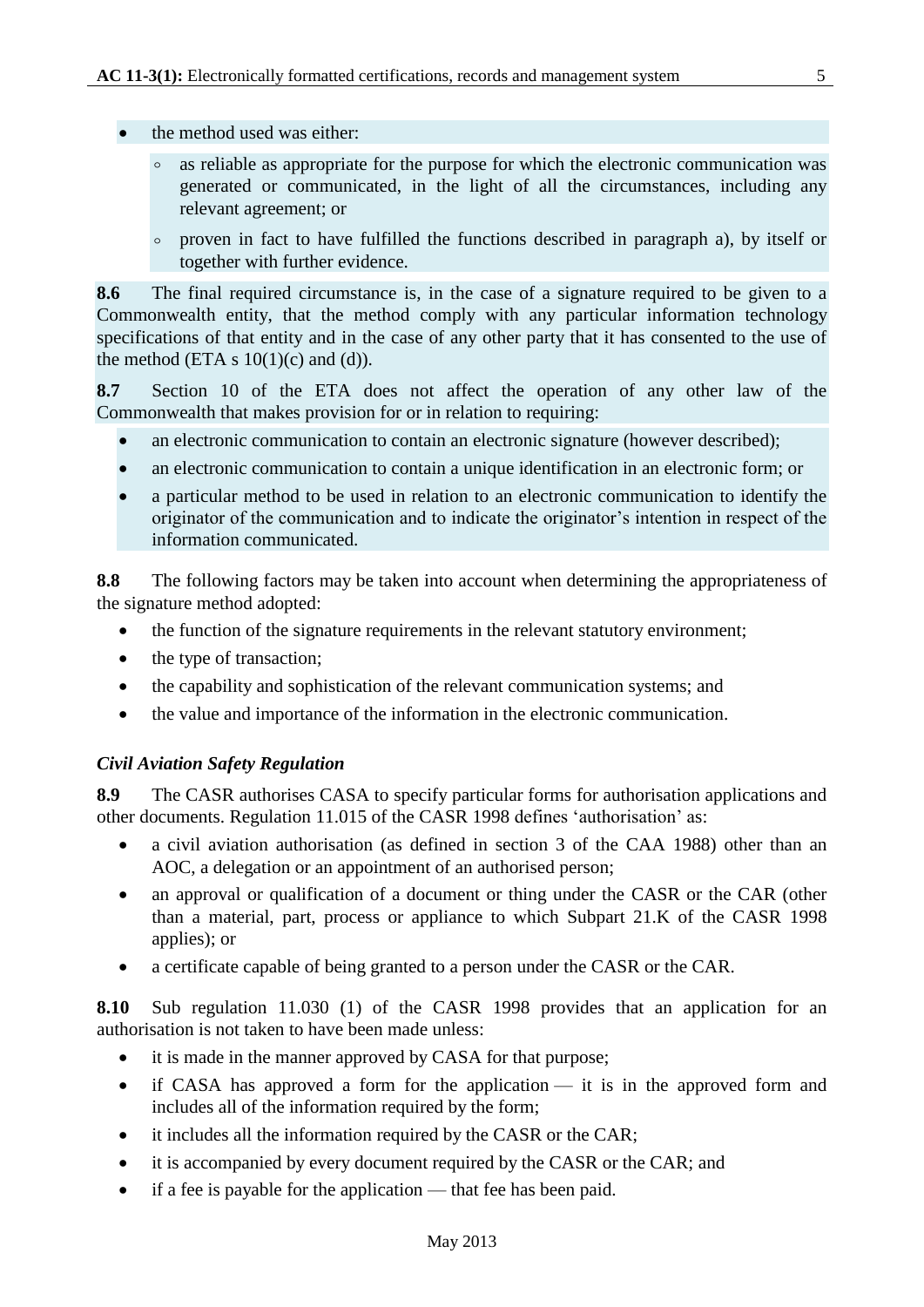**8.11** Regulation 11.018 of the CASR 1998 provides that if CASA has approved a form for a document, other than an application for authorisation, the document is not taken to have been completed unless it:

- is in the approved form; and
- includes all of the information required by the form.

#### *Civil Aviation Act*

**8.12** The CAA also contains provisions authorising CASA to specify particular forms for civil aviation authorisations. For example, section 27AA of the CAA 1988 states that an application for an AOC must be in a form approved by CASA.

#### <span id="page-5-0"></span>**9. APPLICATION OF LEGISLATIVE PROVISIONS TO CASA**

**9.1** The ETA sets a framework for Government agencies to manage their information resources in a manner that will allow for greater electronic engagement with stakeholders, improve the utility of information for users and enhance the capacity for information to be stored electronically. It means that people engaging with CASA in relation to its statutory functions can generally conduct transactions (e.g. making applications, lodging returns or certificates, or giving information) electronically.

**9.2** The aviation regulations have not specifically restricted the use of electronic information management systems or the use of electronic signatures. Nor do the regulations specify that forms required by CASA in relation to its civil aviation functions must be in a particular format. However in many cases they do anticipate a paper based outcome; as a result paper based systems have traditionally been preferred to electronic ones.

**9.3** However the legislative provisions discussed above do provide that CASA may do any of the following:

- approve a form for an AOC application under section 27AA of the CAA 1988 in either an electronic or paper format;
- require a person giving information to do so by means of a particular kind of electronic communication and according to particular information technology requirements;
- require a person giving information to take a particular action to verify the receipt of the information; and
- specify that it will receive information on particular forms made available on its website or elsewhere.

#### <span id="page-5-1"></span>**10. THE GENERAL OUTCOMES REQUIRED OF AN ELECTRONICALLY FORMATTED CERTIFICATION, RECORD OR MANAGEMENT SYSTEM**

- **10.1** Where an aviation regulation specifies a requirement to:
	- give information in writing,
	- provide a signature;
	- produce a document;
	- record information, or
	- retain a document.

That requirement can be met in electronic form, subject to the following.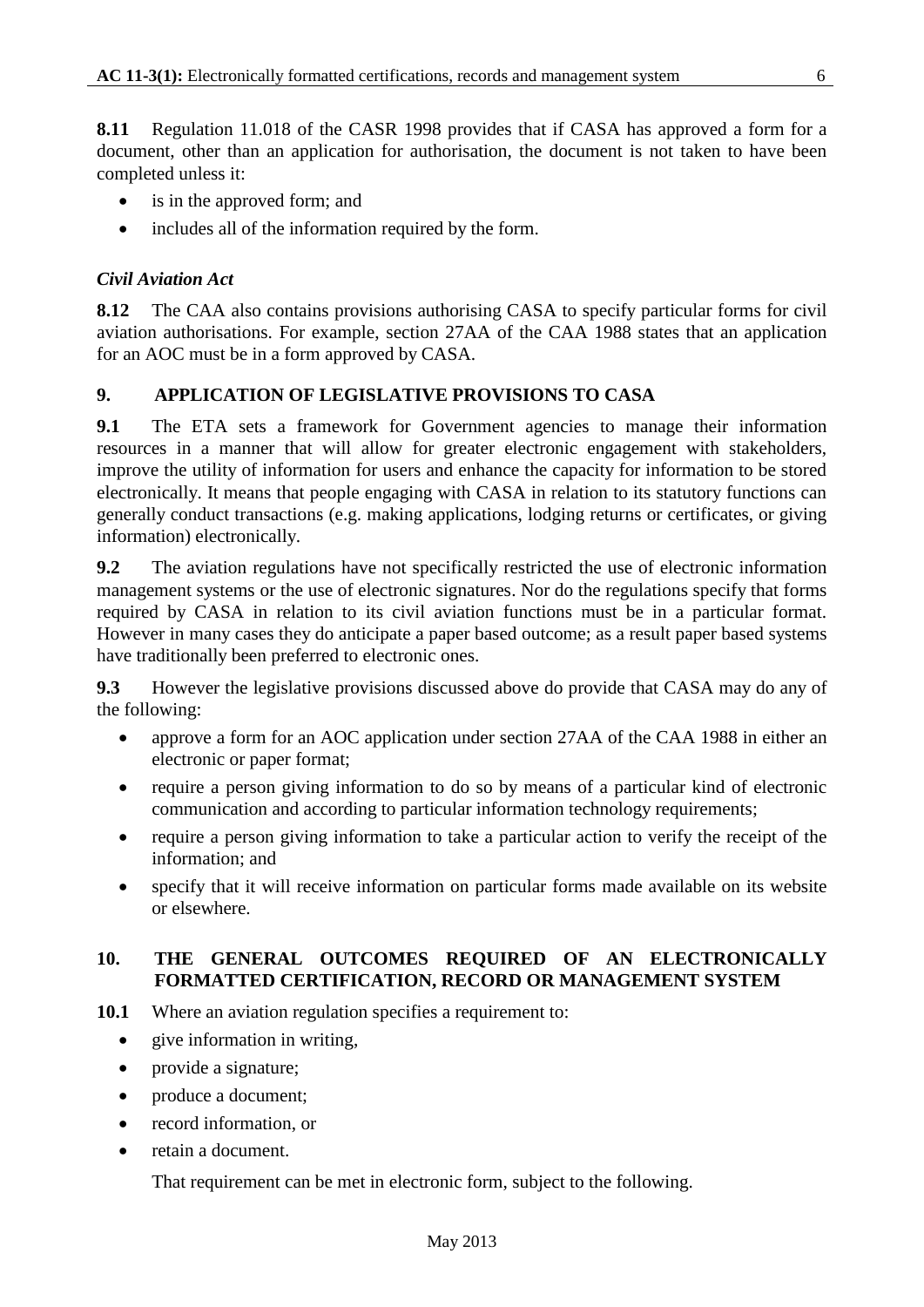**10.2** The attributes of the electronic systems used to meet those requirements must be able to deliver the following outcomes:

- The electronic display of a record that is a log (chronological record history) can provide the display in chronological order.
- The person responsible for the retention of records can inform CASA of a person who has custody of the record and who is able to produce that record.
- If the custody of an aircraft or operational record has been transferred from another person (e.g. when an aircraft is imported into Australia) the transferred records are retained as part of the record that can be produced if required.
- The requirement to produce a document is not nullified by the destruction of a primary data storage. The electronic system needs to be capable of reconstructing the record if there is a requirement to retain a signature, document or information.
- There is a reliable means of assuring the maintenance of the integrity of the information. This could be accomplished by having a record of transactions including records of entries and alterations of entries which identifies the person by name, date and ARN who makes the entry and any alteration. Corrected errors are alterations to the record that need to be identified as and include the reason for the correction.
- The system design takes account of the effort involved in recording information (e.g. the ease of carriage for the electronic recording, certification or management device and the accuracy/continuity of the recorded information).
- There is a mechanism for version control to ensure that, where a document is changed, those changes can be tracked and all users can access the current version.

**10.3** Irrespective of how a required document is generated, or what format it takes, the applicant must be able to demonstrate that all the necessary legislative requirements from CAA 1988, CASR 1998, CAR 1988 and associated MOS/CAO are met.

**10.4** Where employees require access to on-line documents, this must be considered in the system design. Access would need to be such that the system is sufficiently stable and incorporates any backup mechanisms required to allow the organisation to meet access requirements in the case of any system failure.

#### <span id="page-6-0"></span>**11. ELECTRONIC RECORD KEEPING SYSTEMS – GENERIC DESCRIPTORS**

**11.1** As described below, the ways in which organisations utilise electronic recordkeeping systems—and the degree to which they use them—varies. The following examples reflect the various levels of technology that may be used and outline how each system can meet the requirements of a certification/record keeping system.

**11.2 Paper records.** Such a system is based on an electronically generated records consisting of work packages printed on paper. The paper record controls the activities to be performed and any required certification is recorded by hand. The paper data record is then entered into the electronic data base. This level of electronic recording does not have a separate log of certifications so the paper records containing the certifications would need to be retained. If the paper records are scanned for retention in a database then the paper record of certifications would not need to be retained.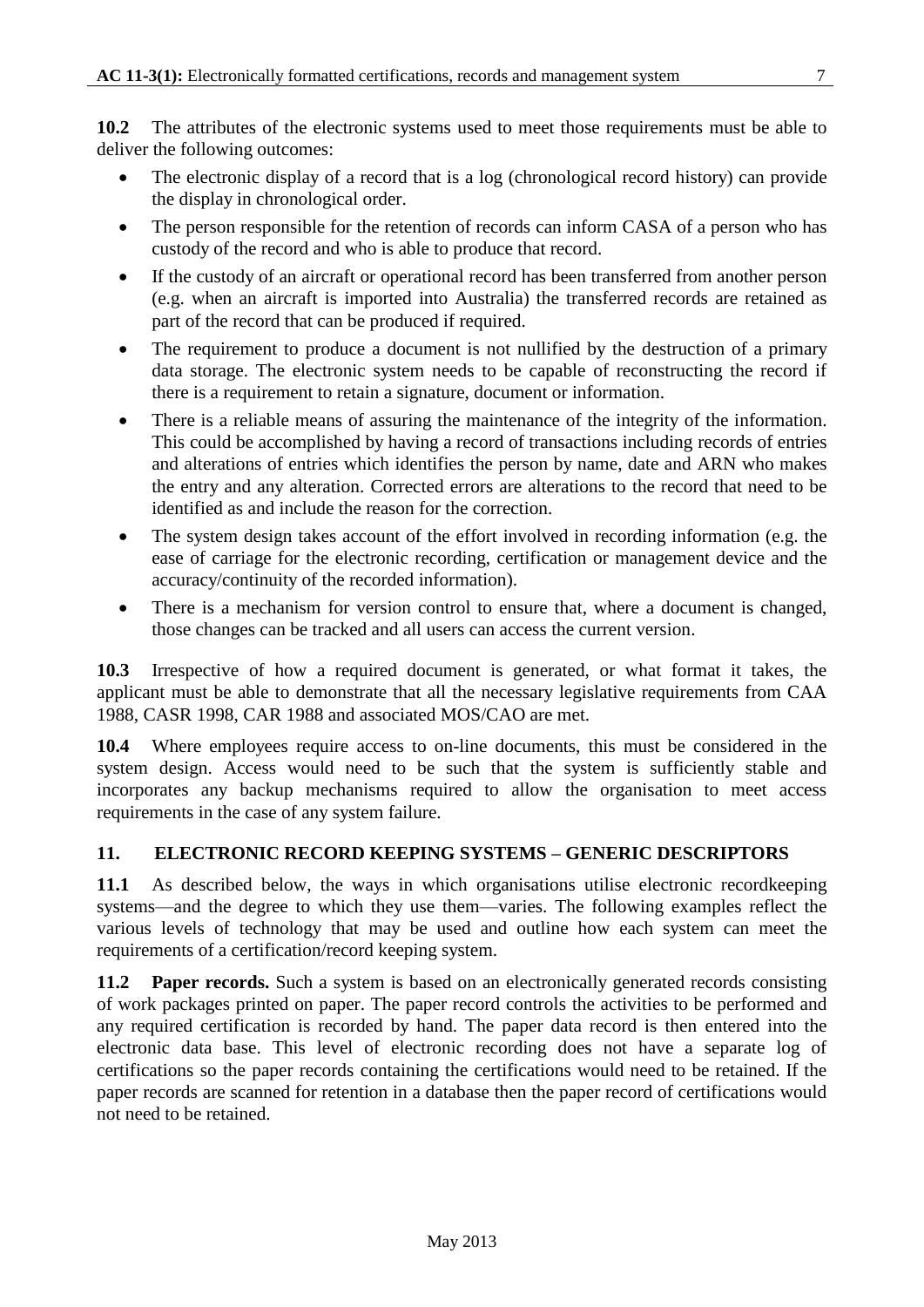**11.3 Paperless – Single Function System.** Such a system is paperless and meets the requirements for an electronic controlled system of certification. The maintenance requirements may be electronically generated from a database or manually input from a paper document. Worksheets will be electronically generated viewed on a monitor or display and records are stored electronically.

**11.4** For an AMO example:

- A maintenance certification for the conduct of the maintenance task is electronically recorded by the person performing the maintenance and an electronic CRS for all of the maintenance tasks on the aircraft is signed at completion.
- The record is then electronically closed and filed; however, if the work task is part of a comprehensive maintenance package the system architecture may allow for that record to remain open until the completion of the maintenance package is coordinated.

**11.5 Paperless – Integrated Functions.** Such a system is the most sophisticated and is a true paperless system that covers a fully integrated package; it would typically be used by a major airline or a large maintenance organisation. For the airline example the integration could include:

- Flight Operations electronic flight plans, electronically ordering fuel, electronic weather reports, etc.
- Flight Services electronic passenger list, catering and in-flight services ordered and confirmed electronically.
- Maintenance maintenance planning, maintenance watch control, stores/supply (e.g. component tracking by bar code) line and heavy maintenance terminals.
- Load control electronic transmission to aircraft loaders and trim sheet to flight crew and dispatch.
- Ramp Services aircraft servicing requirements, electronic notification of fuel loaded to flight crew and load control.
- Flight Crew (in cockpit) electronic notification of aircraft readiness, load sheet, fuel docket, final flight plan, passenger loading complete. Release by maintenance including MELs and deferred defects.
- Personnel Record training and currency.

#### <span id="page-7-0"></span>**12. ELECTRONIC SIGNATURES**

**12.1 General.** Before electronic signatures were commonly recognised, a handwritten signature was the primary means by which an individual could comply with the requirement for a signature on any required record, record entry, or document. Although an electronic signature may be essentially a new form of signature, its purpose is identical to that of a handwritten signature or any other form of signature currently accepted by CASA. However to be acceptable, the method used for making an electronic signature must possess those qualities and attributes specified at paragraph 8.5.

**12.2 Regulatory requirements.** An electronic record keeping system that includes electronic signatures requires approval by CASA; normally during exposition and organisational approval/entry control. Some of the considerations relating to electronic signatures that must be assessed are:

 Relevant records are available to CASA in a readily accessible condition for monitoring and review purposes and are capable of displaying the following: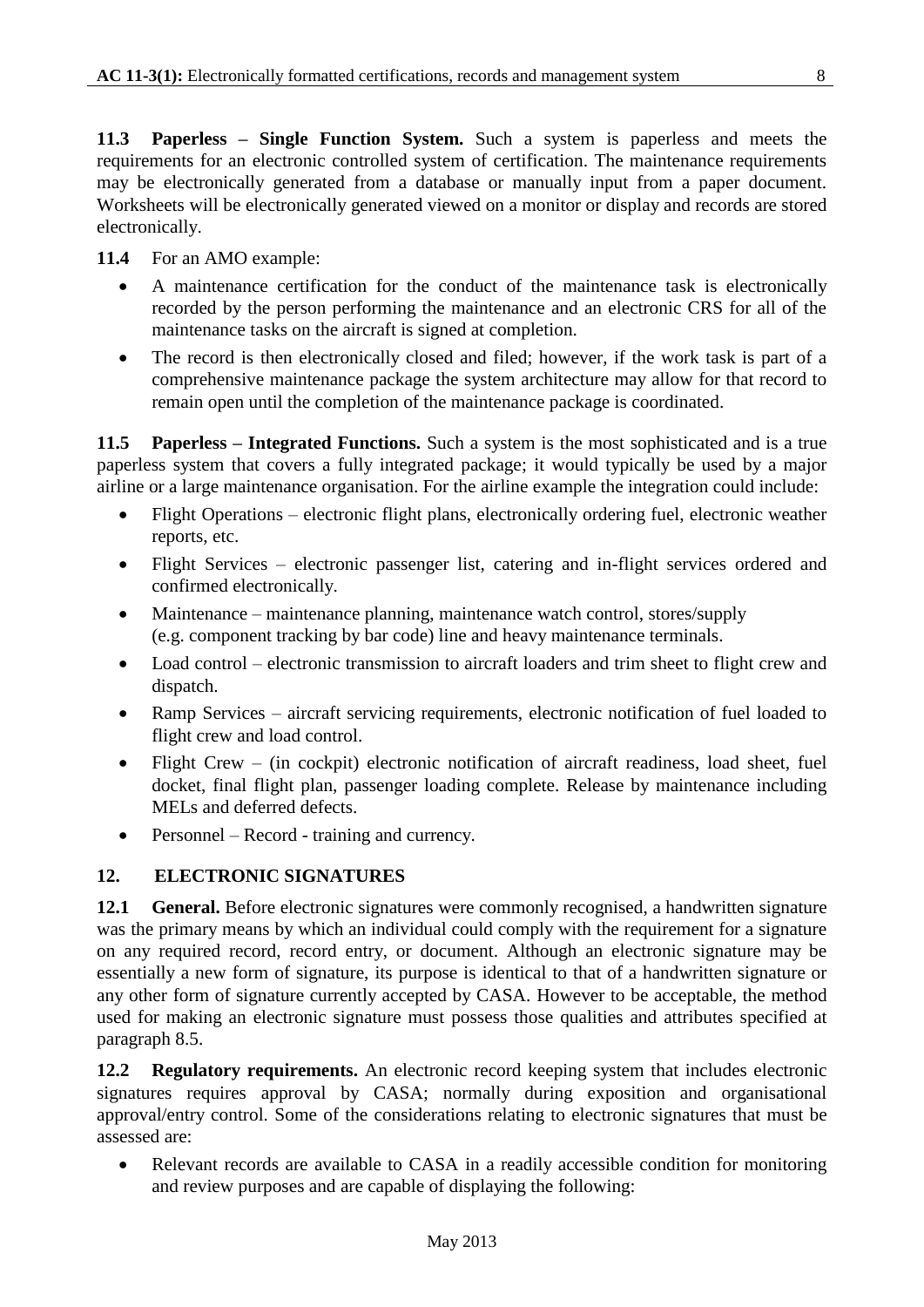- $\circ$  personnel identity (e.g. LAME) signature and ARN issued by CASA; and
- $\circ$  organisational identity (e.g.) AMO signature and identification issued by AMO.
	- *Note: A signature comprising merely a person's name and initials may sometimes be acceptable for these purposes.*
- All electronic records must be available in a readily accessible condition so that they:
	- are readable in plain language on the display unit; and
	- º can be printed in hard copy where required.
- To guarantee the authenticity of records, the system must be capable of:
	- establishing if the records have been altered by any person or process;
	- establishing the reliability of software applications used to create records;
	- displaying the time and date records were created or altered;
	- º demonstrating the name and identity of any person who created, accessed or altered them; and
	- º displaying an altered record prior to and after its alteration.

**12.3 Recommended Practice.** An electronic signature should not be capable of being affixed to a record where the person's qualification and authorisation are not appropriate to the record. Examples of the way in which such a system would work include:

- an B2 Avionic LAME prevented from affixing their electronic signature to a B1 mechanical specific task;
- where the employee's recurrent/continuation training or skill level requirements are not appropriate to the task being carried out the system provides a warning or prevents an entry; or
- where two separate signatures are required (e.g. an independent inspection for a flight critical task), the system requires both signatures and identification for the record to be complete.

**12.4 Forms of Electronic Signatures.** An electronic signature may be in the form of a digital signature, a digitised image of a paper signature, a typed notation, an electronic code, or any other acceptable form of individual identification that can be reliably used to attest a record, record entry, or document. Not all identifying information found in an electronic system may constitute a signature. For example, the entry of an individual's name in an electronic system may not constitute an electronic signature.

**12.5 The Functions and Characteristics of a Signature.** A signature is capable of performing a number of functions, namely it can:

- identify the signatory;
- provide certainty as to the personal involvement of a particular person in the act of signing;
- associate a particular person with the contents of the document;
- attest to the intention of a person to be bound by the contents of the document;
- attest to authorship of the document by the signatory; and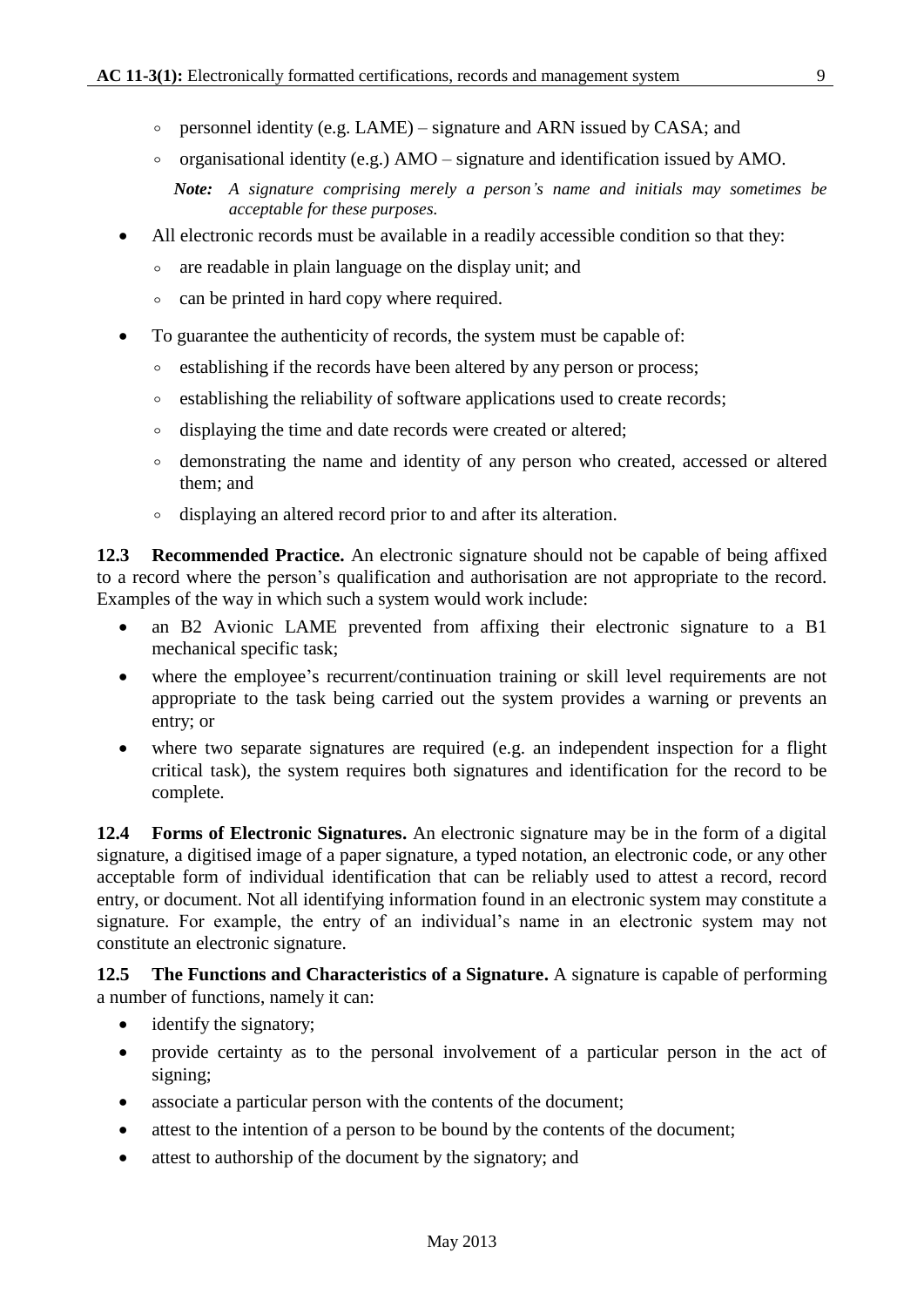• attest to some written agreement which may have been written by some third party who is not a party to the binding agreement.

**12.6** Before CASA can accept an electronic signature for certification purposes, the method used must be able to reliably identify the signatory in a way that is difficult for an unauthorised person to duplicate. This can be done by using an authentication procedure that validates the identity of the signatory. For example, an individual using an electronic signature should be required to identify themselves and the system that produces the electronic signature should then authenticate that identification. The signature must also include the licence or certificate number issued by CASA or, where the person is exercising an authorisation issued by an organisation, that identification.

**12.7** A computer entry used as a signature should have restricted access that is limited by an authentication code that is changed periodically. Access to issued stamps or authentication codes should be limited to the user. Although a signature may take many forms, CASA emphasises that all electronic entries may not necessarily satisfy the criteria that would qualify an electronic entry as an acceptable signature.

**12.8** Acceptable means of identification and authentication include the use of separate and unrelated identification and authentication codes. These codes could be encoded onto badges, cards, cryptographic keys, or other objects. Systems using PINs or passwords memorised by an individual could also serve as an acceptable method of ensuring uniqueness. Additionally, a system could also use physical characteristics, such as a fingerprint, handprint, or voice pattern, etc as a method of identification and authorisation.

**12.9 Significance.** An individual using an electronic signature should take deliberate and recognisable action to affix his or her signature (e.g. using badge swipes, signing an electronic document with a stylus, inputting a specific keystroke(s), or using a digital signature).

**12.10 Scope.** The scope of information attested by an electronic signature must be understood by the signatory and be apparent to subsequent readers of the record, record entry, or document. While handwritten documents use the physical proximity of the signature to the information in order to identify those items attested to by a signature, electronic documents may not use the position of a signature in the same way. It is therefore important to clearly delineate the specific sections of a record or document that are affected by a signature from those sections that are not affected. Acceptable methods of delineation of the affected areas include, but are not limited to: highlighting, contrast inversion or the use of borders or flashing characters. In addition, the system should notify the signatory that the signature has been affixed.

**12.11 Signature Security.** The security of an individual's handwritten signature is maintained by ensuring it is difficult for another person to duplicate or alter it. An electronic signature should maintain an equivalent level of security. Due to the reproduction capability inherent in an electronic system, an electronic system used to produce a signature should restrict the ability of any person to cause another individual's signature to be affixed to record, record entry, or document. Such a system enhances safety by precluding an unauthorised person from certifying required documents, such as a maintenance release. The signatory must also know who else holds the privilege for access to the electronic authentication key.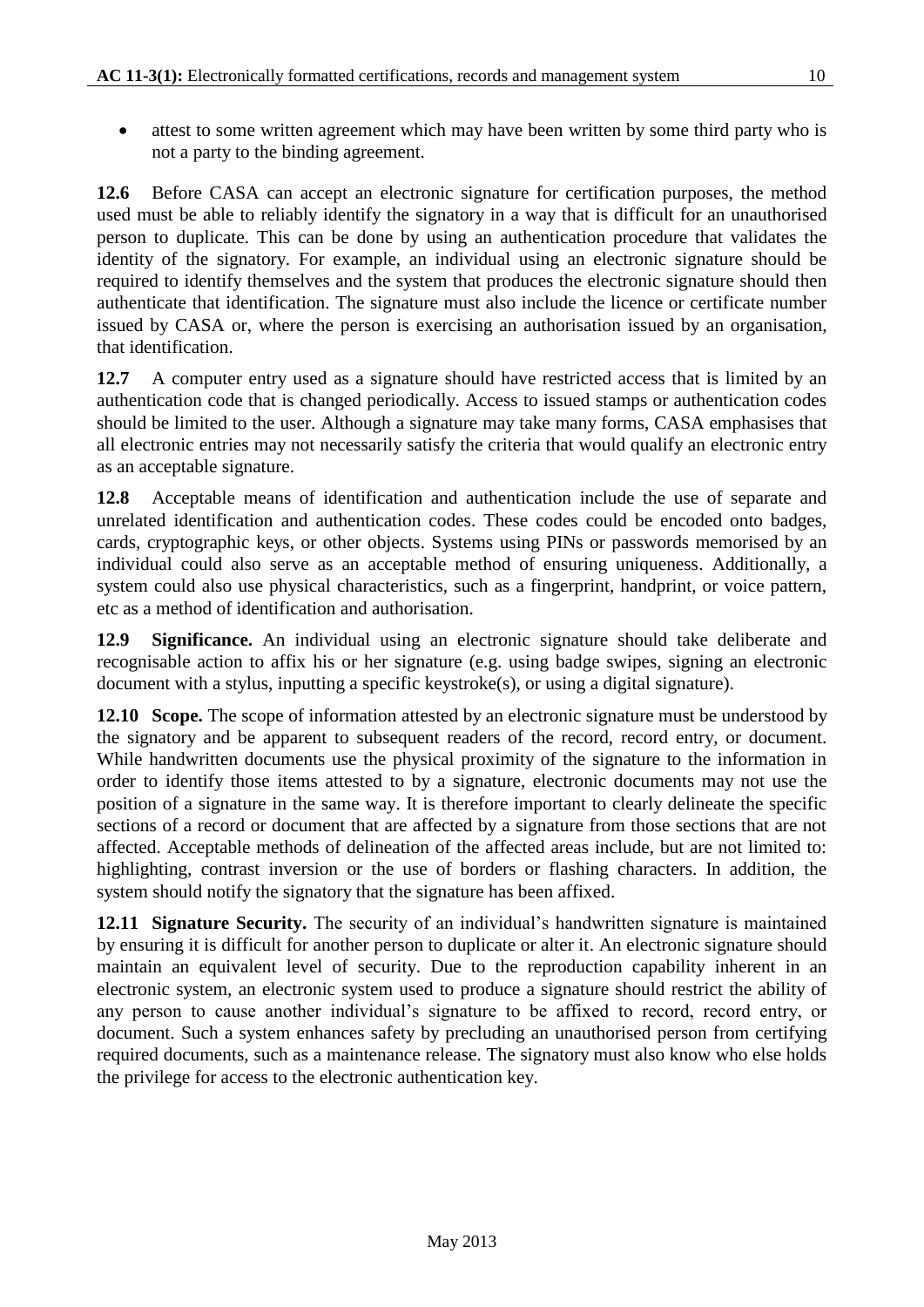**12.12 Non-repudiation.** An electronic signature should prevent a signatory from denying that he or she affixed a signature to a specific record, record entry, or document. The more difficult it is to duplicate a signature, the greater the likelihood that a signature was created by the signatory. Those security features of an electronic system that make it difficult for another person to duplicate a signature or alter a signed document tend to ensure that a signature was indeed made by the signatory.

**12.13 Traceability.** An electronic signature should provide positive traceability to the individual who signed a record, record entry, or any other document.

**12.14 Approval prior to the use of a system using Electronic Signatures.** Organisations intending to use electronic signatures should consult with CASA before implementing an electronic signature system of certification. A written description of how electronic signatures will be used in maintenance or other activities should be submitted along with draft copies of the applicable regulatory required manuals. CASA will review the electronic signature methods proposed. If an amendment to the organisation expostion and approval is required the CASA will charge for the approval in accord with the relevant fees regulations.

**12.15 Acceptance of Systems.** The prior acceptance of a system of electronic recordkeeping system or a system using electronic signatures by an aircraft designer/manufacturer does not mean an automatic acceptance by CASA for use of the product by your organisation. Whilst the software and hardware may be the same, the assessment will be carried out based on how you will use the system (as described in your exposition/procedures manual) and what you propose to do with that system. A statement of conformity of your system (by the software vendor) that the system is being used by an organisation equivalent to your own may assist in the approval process. The organisation must provide a copy of the procedures to be used for implementing an electronic record keeping system, for approval, to the CASA Operations office with oversight jurisdiction.

#### <span id="page-10-0"></span>**13. SECURITY OF ELECTRONIC RECORD KEEPING SYSTEMS**

**13.1 Security.** The security mechanisms provided for an electronically formatted certification, record or management system requires the following attributes:

- The electronic system must maintain information confidentially.
- The system must ensure that there cannot be unauthorised alterations to the record.
- A corresponding policy and management structure must support the hardware and software that delivers the information.
- Before introducing an electronic system, the organisation's exposition/procedures must include the following:
	- a mechanism for version control;
	- º an audit procedure that can ensure the integrity of each computerised workstation and verify whether records have been accessed improperly;
	- a procedure for conducting a review of the use of any personal identification codes by the system to ensure that it will not permit password duplication;
	- º a procedure that establishes an audit of the computer system at a frequency sufficient to ensure the integrity of the system (e.g. by demonstrating that access to records is restricted to authorised persons or applications);